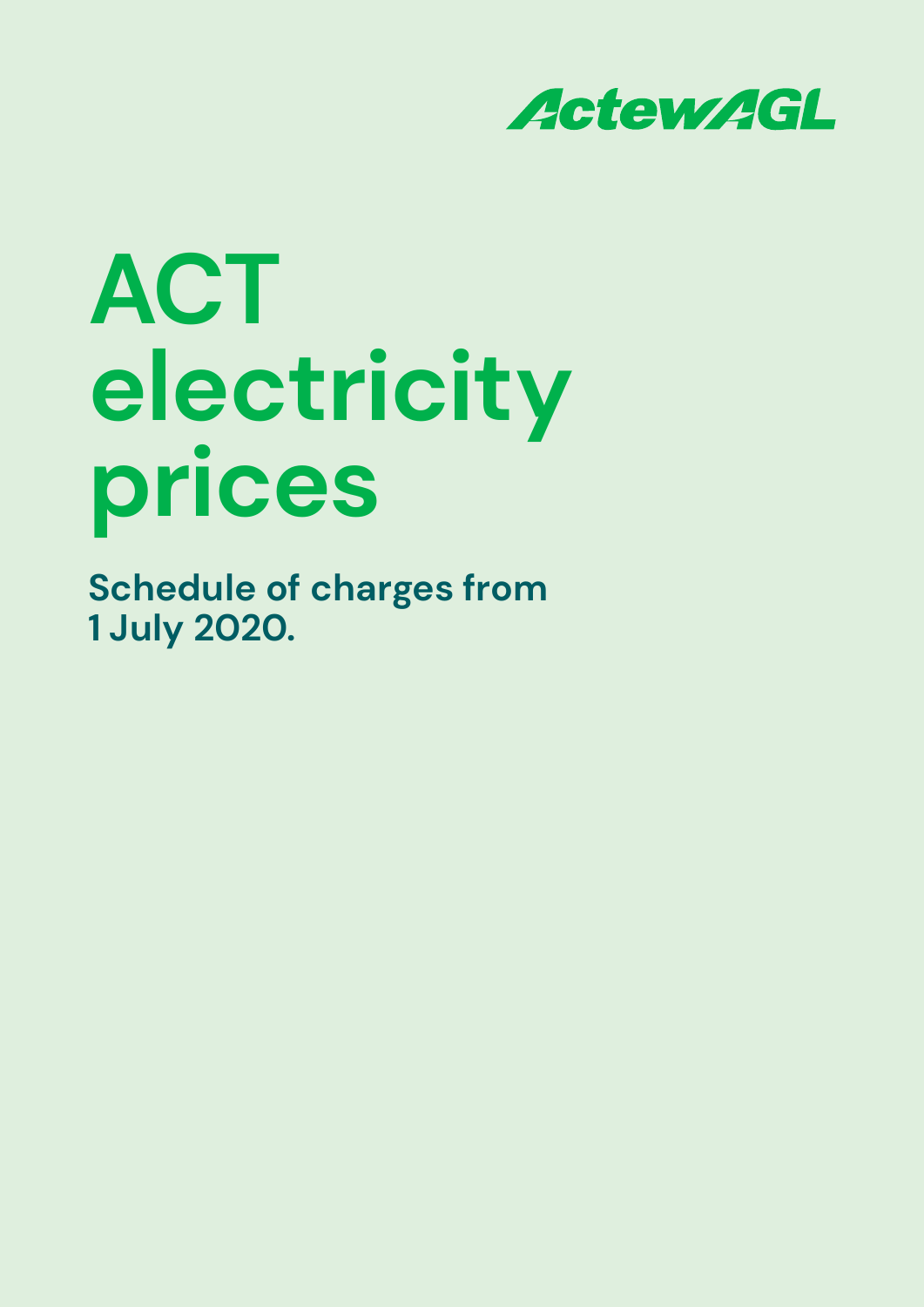# **ACT electricity prices**



**Schedule of charges from 1 July 2020.**

#### **Prices explained**

Depending on your electricity plan, on your bill you will see a combination of the following charges as applicable.

| Supply charge                                                                                                                           | A fixed price per day.                                                                                                                                                   |
|-----------------------------------------------------------------------------------------------------------------------------------------|--------------------------------------------------------------------------------------------------------------------------------------------------------------------------|
| A price per unit of usage (measured in kilowatt hours (kWh))<br>Usage charge<br>for the amount of electricity you use at your premises. |                                                                                                                                                                          |
| Demand charge                                                                                                                           | A charge for the maximum demand placed on the electricity<br>network at your premises during the defined time period<br>and measured in kW or kVA depending on the plan. |

### **ACT RESIDENTIAL PRICES**

| Plan                                                                                                                          | Unit            | <b>GST</b><br>exclusive | <b>GST</b><br>inclusive | <b>Additional information</b><br>All times are Australian Eastern Standard Time                       |
|-------------------------------------------------------------------------------------------------------------------------------|-----------------|-------------------------|-------------------------|-------------------------------------------------------------------------------------------------------|
| Home                                                                                                                          |                 |                         |                         |                                                                                                       |
| Supply charge                                                                                                                 | ¢ per day       | 89.750                  | 98.725                  |                                                                                                       |
| All usage                                                                                                                     | c/kWh           | 22.493                  | 24.742                  | All day every day.                                                                                    |
| Home Time-of-use                                                                                                              |                 |                         |                         |                                                                                                       |
| Supply charge                                                                                                                 | ¢ per day       | 89.750                  | 98.725                  |                                                                                                       |
| Peak usage                                                                                                                    | ¢/kWh           | 29.750                  | 32.725                  | From 0700 hours (7am) to 0900 hours (9am)<br>and from 1700 hours (5pm) to 2000 hours<br>(8pm) daily.  |
| Shoulder usage                                                                                                                | ¢/kWh           | 21.100                  | 23.210                  | From 0900 hours (9am) to 1700 hours (5pm)<br>and from 2000 hours (8pm)<br>to 2200 hours (10pm) daily. |
| Off-peak usage                                                                                                                | ¢/kWh           | 17.000                  | 18.700                  | All other times.                                                                                      |
| <b>Home Demand</b>                                                                                                            |                 |                         |                         |                                                                                                       |
| Supply charge                                                                                                                 | ¢ per day       | 89.750                  | 98.725                  |                                                                                                       |
| Maximum half hourly demand<br>during the peak time period in each<br>calendar month (or part thereof)<br>in a billing period. | c/kW<br>per day | 15.547                  | 17.102                  | From 1700 hours (5pm)<br>to 2000 hours (8pm) daily.                                                   |
| All usage                                                                                                                     | c/kWh           | 17.400                  | 19.140                  | All day every day.                                                                                    |
| <b>Home Saver</b>                                                                                                             |                 |                         |                         |                                                                                                       |
| Supply charge                                                                                                                 | ¢ per day       | 112.000                 | 123.200                 |                                                                                                       |
| Usage for the first 60 kWh per day                                                                                            | c/kWh           | 21.450                  | 23.595                  | All day every day.                                                                                    |
| For usage thereafter                                                                                                          | c/kWh           | 22.000                  | 24.200                  | All day every day.                                                                                    |
| Home Saver +                                                                                                                  |                 |                         |                         |                                                                                                       |
| Supply charge                                                                                                                 | ¢ per day       | 157.500                 | 173.250                 |                                                                                                       |
| Usage for the first 165 kWh per day                                                                                           | ¢/kWh           | 19.830                  | 21.813                  | All day every day.                                                                                    |
| For usage thereafter                                                                                                          | c/kWh           | 22.000                  | 24.200                  | All day every day.                                                                                    |

Residential customers on direct debit (from a bank account) on a Standard Contract receive a 5c per day GST exclusive discount on their supply charge.

Residential customers on an XMC tariff receive a 9.19c per day GST exclusive discount on their supply charge.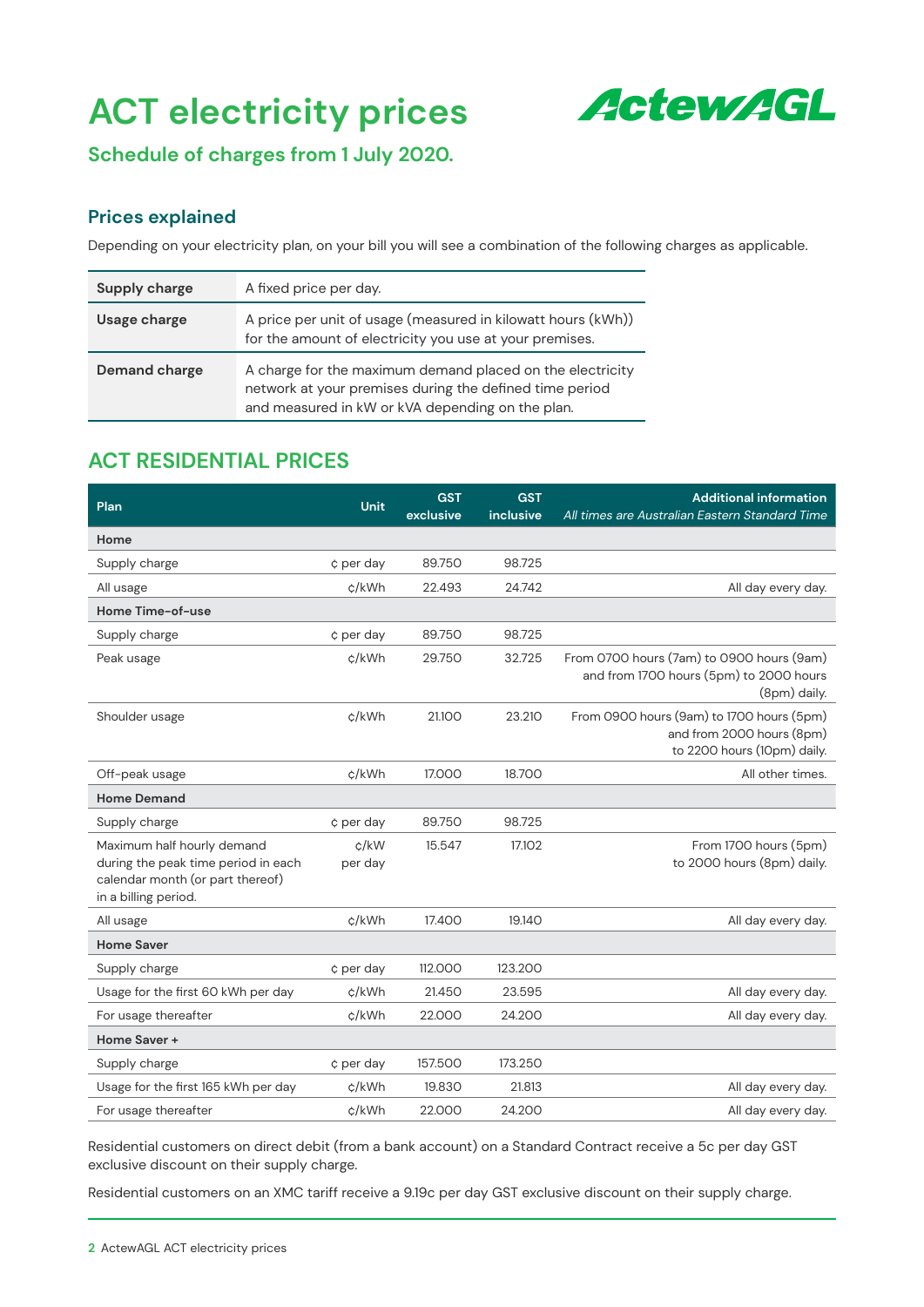# **ACT BUSINESS PRICES**

| Plan                                                                                                                          | Unit               | <b>GST</b><br>exclusive | <b>GST</b><br>inclusive | <b>Additional information</b><br>All times are Australian Eastern Standard Time |
|-------------------------------------------------------------------------------------------------------------------------------|--------------------|-------------------------|-------------------------|---------------------------------------------------------------------------------|
| <b>Business</b>                                                                                                               |                    |                         |                         |                                                                                 |
| Supply charge                                                                                                                 | $\frac{c}{\alpha}$ | 132.000                 | 145.200                 |                                                                                 |
| Usage for first 330 kWh per day                                                                                               | ¢/kWh              | 27.500                  | 30.250                  | All day every day.                                                              |
| For usage thereafter                                                                                                          | ¢/kWh              | 29.000                  | 31.900                  | All day every day.                                                              |
| <b>Business Incentive (Business Time-of-use)</b>                                                                              |                    |                         |                         |                                                                                 |
| Supply charge                                                                                                                 | ¢/day              | 132.000                 | 145.200                 |                                                                                 |
| <b>Business usage</b>                                                                                                         | ¢/kWh              | 34.240                  | 37.664                  | From 0700 hours (7am) to<br>1700 hours (5pm) on weekdays.                       |
| Evening usage                                                                                                                 | ¢/kWh              | 23.750                  | 26.125                  | From 1700 hours (5pm) to<br>2200 hours (10pm) on weekdays.                      |
| Off-peak usage                                                                                                                | ¢/kWh              | 17.980                  | 19.778                  | All other times.                                                                |
| <b>Smart Meter Business Demand</b>                                                                                            |                    |                         |                         |                                                                                 |
| Supply charge                                                                                                                 | ¢ per day          | 132.000                 | 145.200                 |                                                                                 |
| Maximum half hourly demand during<br>the peak time period in each calendar<br>month (or part thereof) in a billing<br>period. | ¢/kW per<br>day    | 45.765                  | 50.342                  | From 0700 hours (7am)<br>to 1700 hours (5pm) on weekdays.                       |
| All usage                                                                                                                     | c/kWh              | 19.750                  | 21.725                  | All day every day.                                                              |
| Low Voltage Time-of-use Demand                                                                                                |                    |                         |                         |                                                                                 |
| Supply charge                                                                                                                 | ¢/day              | 420.000                 | 462.000                 | Per connection point.                                                           |
| Maximum half hourly demand during<br>the peak time period in each calendar<br>month (or part thereof) in a billing<br>period. | ¢/kVA/<br>day      | 46.057                  | 50.663                  |                                                                                 |
| <b>Business usage</b>                                                                                                         | ¢/kWh              | 22.000                  | 24.200                  | From 0700 hours (7am) to<br>1700 hours (5 pm) on weekdays.                      |
| Evening usage                                                                                                                 | ¢/kWh              | 18.250                  | 20.075                  | From 1700 hours (5pm) to<br>2200 hours (10pm) on weekdays.                      |
| Off-peak usage                                                                                                                | ¢/kWh              | 16.000                  | 17.600                  | All other times.                                                                |
| High Voltage Time-of-use Demand                                                                                               |                    |                         |                         |                                                                                 |
| Supply charge                                                                                                                 | $$$ /day           | 35.000                  | 38.500                  | Per connection point.                                                           |
| Maximum half hourly demand during<br>the peak time period in each calendar<br>month (or part thereof) in a billing<br>period. | ¢/kVA/<br>day      | 15.805                  | 17.386                  | From 0700 hours (7am) to<br>1700 hours (5pm) on weekdays.                       |
| Capacity charge for the maximum<br>demand over the previous 12 months,<br>a charge per day.                                   | ¢/kVA/<br>day      | 15.805                  | 17.386                  | All day every day.                                                              |
| <b>Business usage</b>                                                                                                         | ¢/kWh              | 19.219                  | 21.141                  | From 0700 hours (7am) to<br>1700 hours (5pm) on weekdays.                       |
| Evening usage                                                                                                                 | c/kWh              | 17.087                  | 18.796                  | From1700hours (5pm) to<br>2200hours (10pm) on weekdays.                         |
| Off-peak usage                                                                                                                | ¢/kWh              | 15.856                  | 17.442                  | All other times.                                                                |
| <b>Community Services Discount</b><br>(obsolete)                                                                              |                    |                         |                         |                                                                                 |
| Supply charge<br>The community services discount<br>on the Business usage rates is 3%                                         | ¢/day              | 132.000                 | 145.200                 |                                                                                 |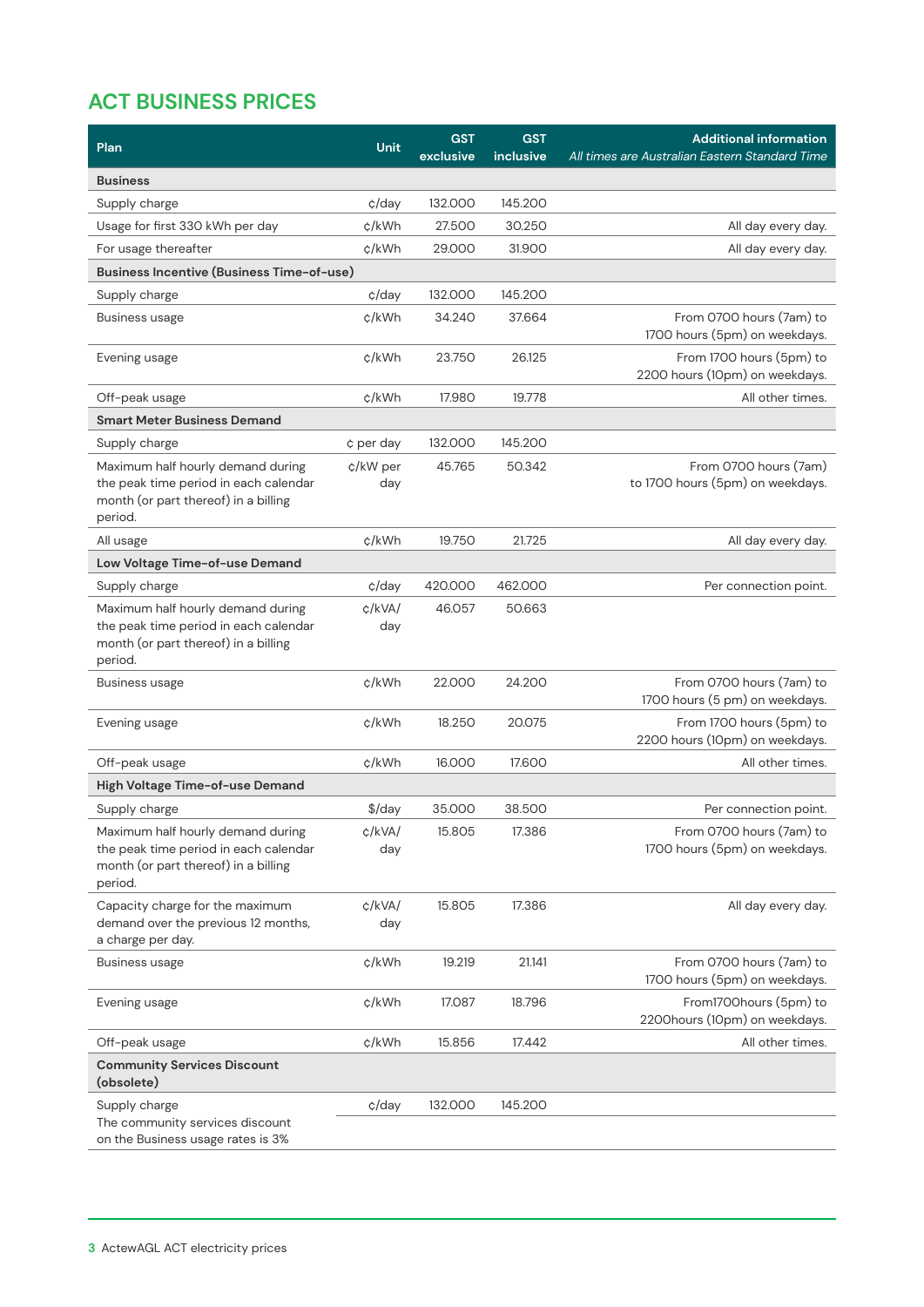| Plan                         | <b>Unit</b> | <b>GST</b><br>exclusive | <b>GST</b><br>inclusive | Additional information<br>All times are Australian Eastern Standard Time |  |
|------------------------------|-------------|-------------------------|-------------------------|--------------------------------------------------------------------------|--|
| Streetlighting               |             |                         |                         |                                                                          |  |
| Supply charge                | ¢/day       | 132.000                 | 145.200                 |                                                                          |  |
| All usage                    | c/kWh       | 23.400                  | 25.740                  | All day every day.                                                       |  |
| <b>Small Unmetered Loads</b> |             |                         |                         |                                                                          |  |
| Supply charge                | ¢/day       | 105.000                 | 115,500                 |                                                                          |  |
| All usage                    | c/kWh       | 26,800                  | 29.480                  | All day every day.                                                       |  |

Business customers on direct debit (from a bank account) on a Standard Contract receive a 5c per day GST exclusive discount on their supply charge.

Business customers on an XMC tariff receive a discount on their supply charge. For customers on the Business, Business Incentive or Business Demand plan the discount is 16.060c per day GST exclusive. For customers on the Low Voltage Time-of-use Demand plan the discount is 129.640c per day GST exclusive.

# **ACT CONTROLLED LOAD PRICES**

The following section applies to customers on either Residential or Business plans who have eligible controlled load appliances.

| Plan                                 | Unit  | <b>GST</b><br>exclusive | <b>GST</b><br>inclusive | <b>Additional information</b><br>All times are Australian Eastern Standard Time                                                                      |
|--------------------------------------|-------|-------------------------|-------------------------|------------------------------------------------------------------------------------------------------------------------------------------------------|
| <b>Controlled Load Night</b>         |       |                         |                         | For a minimum of six hours and a maximum of eight<br>hours within any one day, between 2200 hours                                                    |
| All usage                            | c/kWh | 14.100                  | 15.510                  | (10pm) and 0700 hours (7am).                                                                                                                         |
| <b>Controlled Load Day and Night</b> |       |                         |                         | For a total of 13 hours in any one day. The 13 hours                                                                                                 |
| All usage                            | c/kWh | 16.620                  | 18.282                  | shall be comprised of eight hours between 2200<br>hours (10pm) and 0700 hours (7am) and five hours<br>between 0900 hours (9am) and 1700 hours (5pm). |

The actual settings on the time switch will be nominated by the ACT electricity distributor, Evoenergy.

#### **Renewable energy generation**

For renewable energy generation terms and conditions visit **actewagl.com.au**

#### **Electric Vehicle plans**

Electric Vehicle plan is a controlled load plan for recharging electric vehicles and is available only to customers taking all other energy at Home Demand plan, Home plan, Home Time-of-use plan, Business Demand plan or Business plan rates.

All usage on this plan is charged at the Controlled Load Night plan rate.

Emissions Free Electric Vehicle plan is controlled load plan for recharging electric vehicles and is available only to customers taking all other energy at Home Demand plan, Home Time-of-use plan, Home plan, Business Demand plan or Business plan rates. Electricity supplied to the charging point under this plan is 100% accredited Green Power.

All usage on this plan is charged at the Electric Vehicle plan plus the applicable ActewAGL Green Choice rate.

The Electric Vehicle plan and Emissions Free Electric Vehicle plan shall provide operation for a minimum of six hours and a maximum of eight hours within any one day, between 2200 hours (10pm) and 0700 hours (7am). The actual settings on the time switch will be nominated by the ACT electricity distributor, Evoenergy. Times referred to in this clause are in Australian Eastern Standard Time. Consistent with the operation of the National Electricity Market, ActewAGL does not adjust time intervals for daylight savings.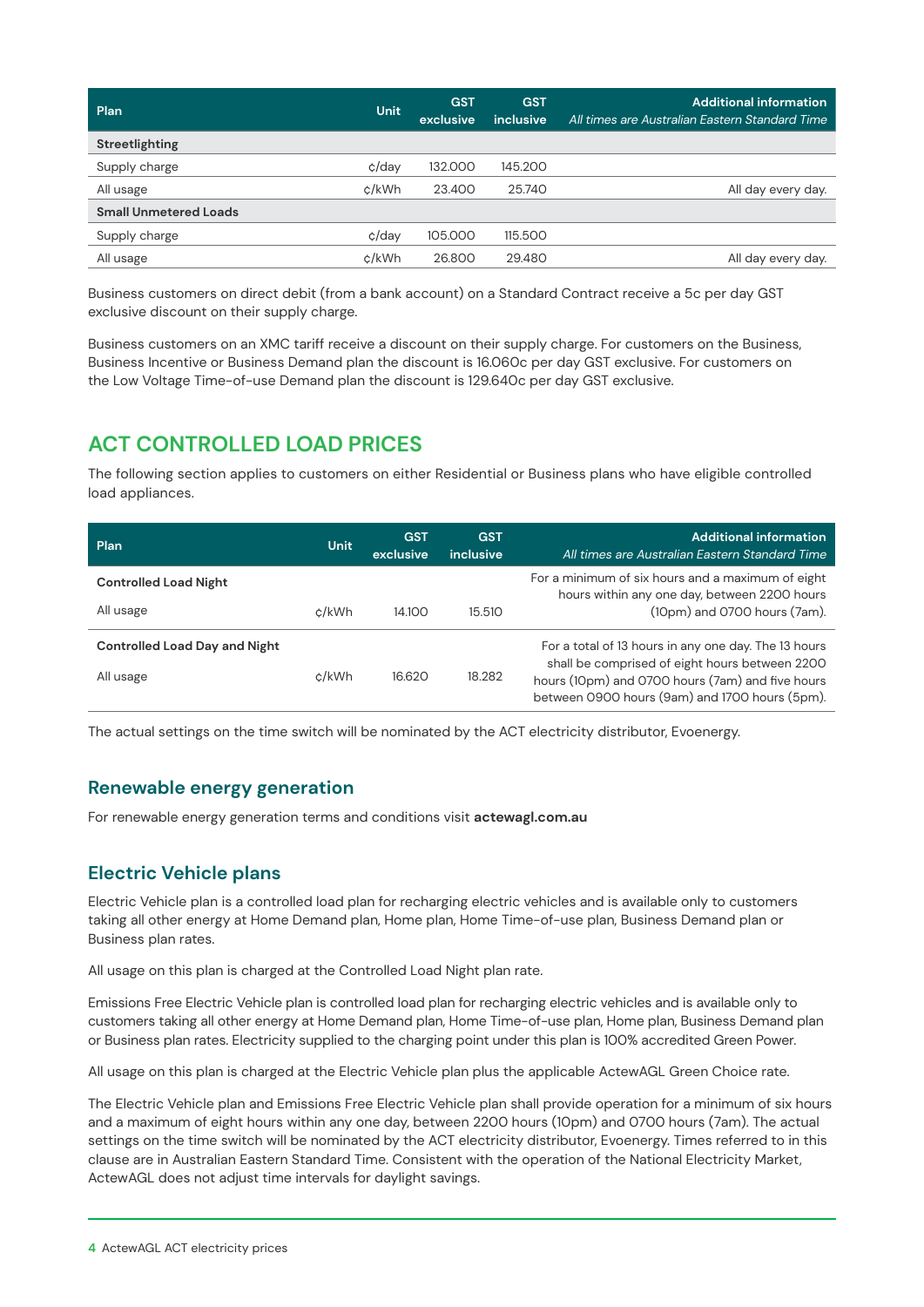#### **Residential plan eligibility**

Residential plans are only applicable to installations at private dwellings, excluding serviced apartments, but including:

- living quarters for members and staff of religious orders
- living quarters on farms
- charitable homes
- retirement villages
- residential sections of nursing homes and hospitals
- residential sections of boarding schools and educational institutions
- churches, buildings or premises which are used principally for public worship
- approved caravan sites.

Serviced apartments are premises which from time-to-time are available for hire for accommodation for periods which may be less than one month and where service available to the apartments includes provision and laundering of bed linen.

In respect of multiple dwellings of three or more dwelling units, residential charges will only be applicable where each dwelling unit is given a separately metered supply and the account is in the name of the occupant.

When a portion of a premise is used principally for domestic purposes, loads not exceeding five kilowatts, which are used for other than domestic purposes may be supplied at residential rates.

#### **Additional Residential plan eligibility**

In addition, certain residential plans have additional eligibility criteria. These are outlined in the following table**:**

| <b>Plan</b>                | Additional eligibility criteria                                                                                                                                                                                                                                                                                                                                                                                                                                                   |
|----------------------------|-----------------------------------------------------------------------------------------------------------------------------------------------------------------------------------------------------------------------------------------------------------------------------------------------------------------------------------------------------------------------------------------------------------------------------------------------------------------------------------|
| <b>Home Demand</b>         | This is an opt-in plan. Must have a smart meter installed.                                                                                                                                                                                                                                                                                                                                                                                                                        |
| <b>Home and Home Saver</b> | Not available to premises connected to the ACT electricity network on or after 1<br>January 2018. If a smart meter is installed as a result of a faulty meter or meter family<br>failure, you can stay on the Home plan or Home Saver plan for 12 months following<br>installation of the smart meter. At the end of the 12-month period you will be moved<br>to the Home Time-of-use plan, or you can opt out to the Home Demand plan.                                           |
| Home Saver+                | Not available to premises connected to the ACT electricity network on or after 1<br>January 2018. Must have a reverse cycle air conditioner installed. If a smart meter is<br>installed as a result of a faulty meter or meter family failure, you can stay on the Home<br>Saver + plan for 12 months following installation of a smart meter. At the end of the 12<br>month period you will be moved to the Home Time-of-use plan or you can opt-out<br>to the Home Demand plan. |
| Home Time-of-use           | Must have a meter capable to be read as a time-of-use meter. This can either be<br>a Type 5 interval meter or a Type 4 smart meter. New residential premises and<br>premises opting in to receive a smart meter default to this plan. Existing premises<br>default to this plan 12 months after installation of a Type 4 smart meter.                                                                                                                                             |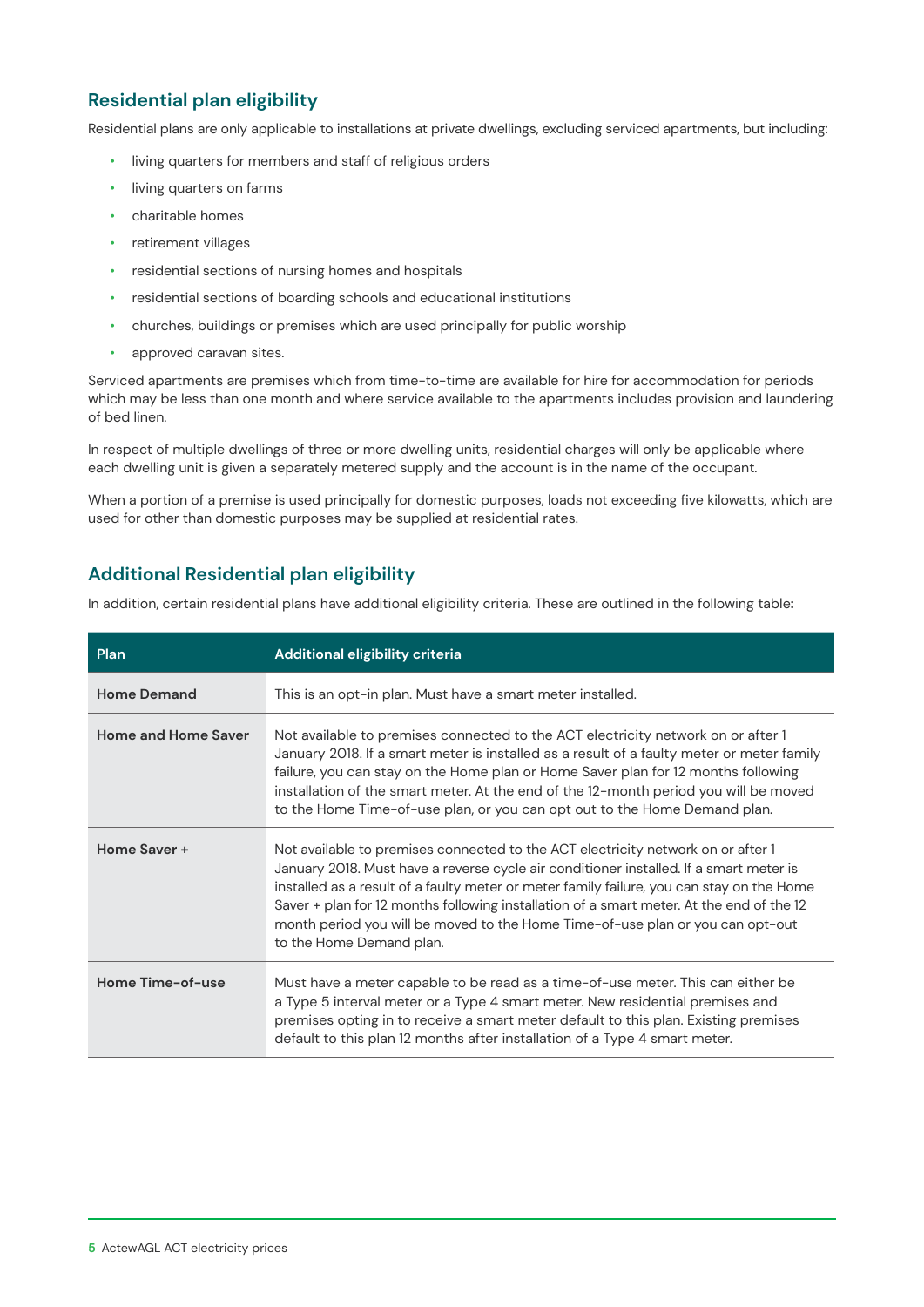#### **Business plan eligibility**

Business plans are only available to installations not taking supply at any other defined charge (except controlled load larges) and shall include**:**

- installations on farms which are not living quarters and have loads exceeding five kilowatts (as defined above)
- nursing homes and hospitals, excluding residential sections
- boarding schools and educational institutions, excluding residential sections
- motels, hotels, serviced apartments and any form of accommodation used to house temporary residents for periods of less than one month at caravan parks or other temporary accommodation sites
- shops, offices, warehouses, factories, professional rooms
- social or sporting club facilities not used for domestic accommodation.

#### **Additional Business plan eligibility**

In addition, certain Business plans above require additional eligibility criteria. These are outlined in the following table:

| Plan                                                                                                 | Additional eligibility criteria                                                                                                                                                                                                                                                                                                                            |
|------------------------------------------------------------------------------------------------------|------------------------------------------------------------------------------------------------------------------------------------------------------------------------------------------------------------------------------------------------------------------------------------------------------------------------------------------------------------|
| <b>Business Demand</b>                                                                               | Must have a smart meter installed. On installation of a smart meter you can opt-in to this<br>plan.                                                                                                                                                                                                                                                        |
| <b>Business Incentive</b><br>(Time-of-use)                                                           | Must have a meter capable of reading Time-of-use. This can be a Type 5 interval meter<br>or a Type 4 smart meter. New business premises and premises opting in to receive a<br>smart meter default to this plan. Existing premises default to this plan 12 months after<br>installation of a Type 4 smart meter.                                           |
| <b>Business</b>                                                                                      | Not available to new connections on or after 1 January 2018. If a smart meter is installed<br>as a result of a faulty meter or meter family failure, you can stay on the Business plan<br>for 12 months. At the end of the 12-month period you will be moved to the Business<br>Incentive Time-of-use plan or you can opt out to the Business Demand plan. |
| <b>Low Voltage</b><br>Time-of-use<br><b>Demand and High</b><br><b>Voltage Time-of-</b><br>use Demand | Available to all low voltage customers with a Time-of-use meter or smart meter. The high<br>voltage Time-of-use demand charge may be available to consumers taking supply at a<br>nominal voltage not less than 11 000 volts.                                                                                                                              |
| <b>Streetlighting</b>                                                                                | Applicable to the night-time lighting of streets and public ways and places.                                                                                                                                                                                                                                                                               |

## **Controlled Load plan eligibility**

These plans are only available to customers taking all other energy on the following plans**:**

- Home Demand
- Home
- Home Time-of-use
- Business Demand
- **Business**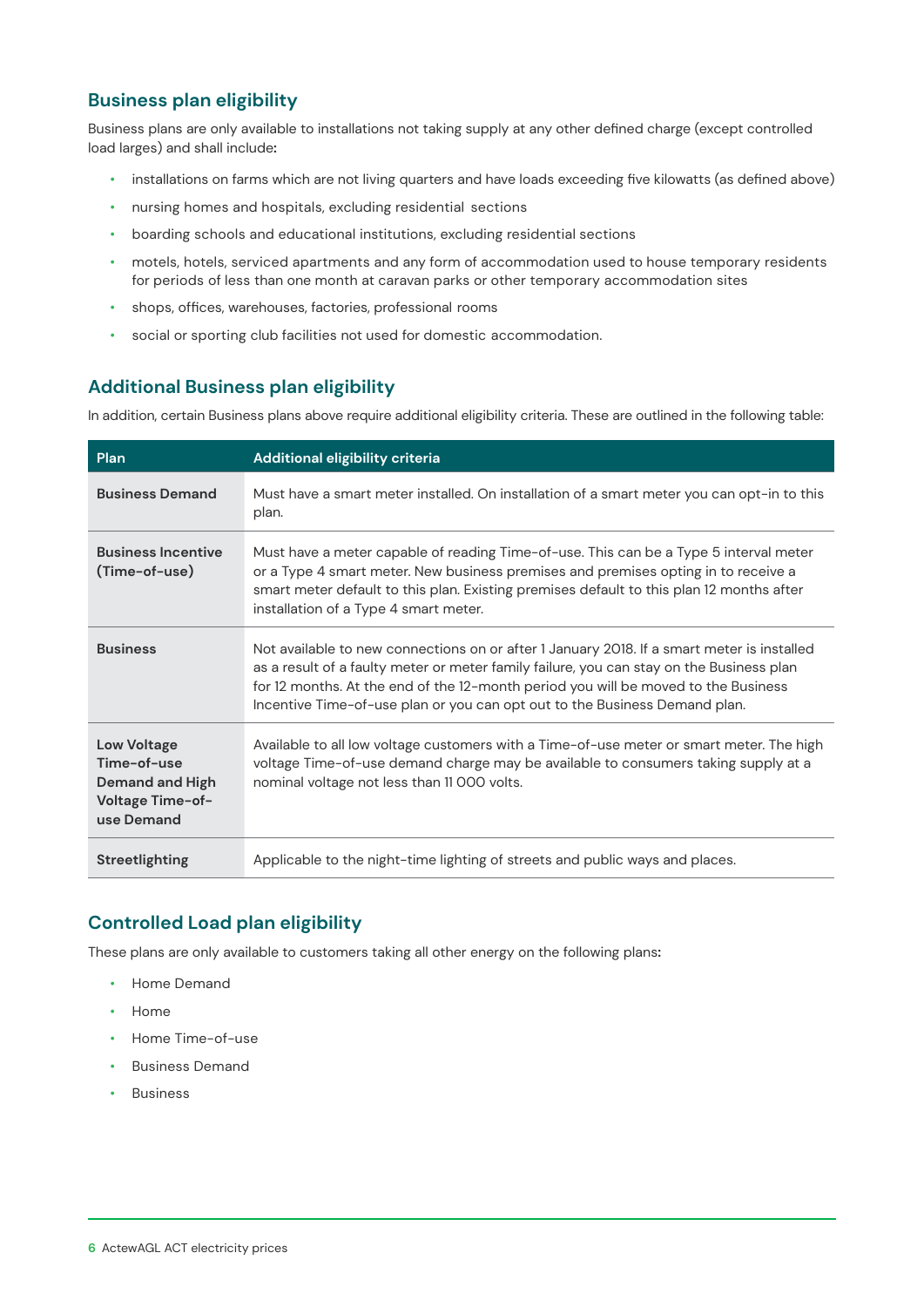Controlled Load plans have additional eligibility criteria. These are outlined in the following table**:**

| Plan                   | Additional eligibility criteria                                                                                                                                                                                                                                                                    |  |  |  |  |  |
|------------------------|----------------------------------------------------------------------------------------------------------------------------------------------------------------------------------------------------------------------------------------------------------------------------------------------------|--|--|--|--|--|
| <b>Controlled</b>      | Is applicable to:                                                                                                                                                                                                                                                                                  |  |  |  |  |  |
| <b>Load Night</b>      | compressing natural gas for CNG vehicles, water heating storage units where<br>electricity is used to supplement other forms of energy (for example, solar hot<br>water systems)                                                                                                                   |  |  |  |  |  |
|                        | permanent heat (or cold) storage installations of a design and rating acceptable<br>$\bullet$<br>to ActewAGL, which absorb their major energy during restricted times, but which<br>may be boosted at the principal charge at other times.                                                         |  |  |  |  |  |
| <b>Controlled Load</b> | Is applicable to:                                                                                                                                                                                                                                                                                  |  |  |  |  |  |
| Day and Night          | water heating storage units for which a test certificate has been issued indicating<br>compliance with Australian Standard 1056 and having lower or upper and lower<br>elements, but with any upper element connected to the principal charge. Rated<br>delivery shall be not less than 160 litres |  |  |  |  |  |
|                        | water heating storage units where electricity is used to supplement other forms<br>$\bullet$<br>of energy (for example, solar hot water)                                                                                                                                                           |  |  |  |  |  |
|                        | storage space heating or cooling including under-floor, concrete-slab heating<br>۰<br>systems                                                                                                                                                                                                      |  |  |  |  |  |
|                        | swimming or spa pool heating, and associated auxiliaries, but not to spa baths.                                                                                                                                                                                                                    |  |  |  |  |  |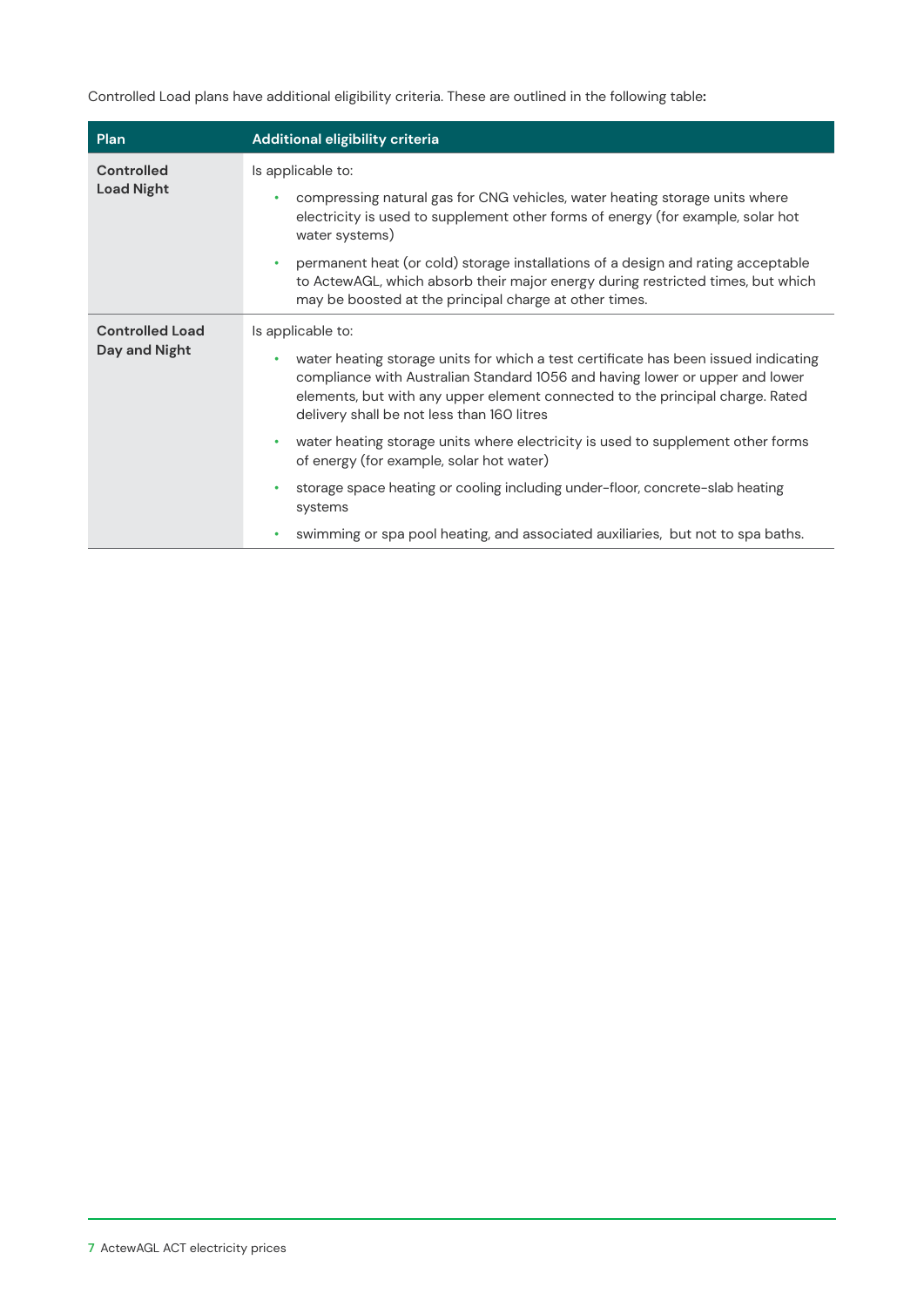# **OTHER INFORMATION AND FEES**

The following section applies to customers on either Residential or Business plans.

From time-to-time, you might be charged extra fees and charges. These vary depending on your contract type. If a government, regulator, network distributor or a metering service provider applies, varies or introduces a fee, charge or tax, we may pass through all or part of this varied or new fee, charge or tax to you.

|                           |                                                                                       | <b>GST exclusive</b> | <b>GST inclusive</b> |
|---------------------------|---------------------------------------------------------------------------------------|----------------------|----------------------|
| Service charges           |                                                                                       |                      |                      |
| 1                         | Visit to re-energise or de-energise a premises                                        |                      |                      |
|                           | Business hours re-energise                                                            | 80.43                | 88.47                |
|                           | After hours re-energise<br>$\bullet$                                                  | 100.41               | 110.45               |
|                           | de-energise (not for late payment)<br>$\bullet$                                       | 80.43                | 88.47                |
| 2                         | Special meter read (including moving in and moving out<br>of your supply address)     | 34.80                | 38.28                |
| $\ensuremath{\mathsf{3}}$ | Check read deposit (refunded if the original reading was incorrect)                   | 34.80                | 38.28                |
| $\overline{4}$            | Attendance (debt collection) first visit in a 12-month period<br>(in business hours)  | 59.09                | 65.00                |
| 5                         | Attendance (debt collection) within a year of a previous visit<br>(in business hours) | 77.27                | 85.00                |
| 6                         | De-energise a premises for late payment                                               | 160.86               | 176.95               |
| 7                         | Manual reading service fee per read (for smart meters)                                | 103.57               | 113.92               |
| 8                         | Wasted site visit for smart meter installation                                        | 100.78               | 110.86               |
|                           | <b>Administration charges</b>                                                         |                      |                      |
| 9                         | Late payment fee*                                                                     | 15.00                | 15.00                |
| 10 <sup>°</sup>           | Dishonoured cheque fee*                                                               | 5.50                 | 5.50                 |
| 11                        | Card reversal fee*                                                                    | 30.00                | 30.00                |
| 12                        | Direct debit reject fee*                                                              | 1.40                 | 1.40                 |
| 13                        | Cheque refund fee - personal cheque                                                   | 0.21                 | 0.23                 |
| 14                        | Cheque refund fee - bank cheque                                                       | 10.56                | 11.62                |
| 15                        | Payment processing fee (% of payment made by debit or credit card)                    | 0.41%                | 0.45%                |

\*GST not applicable

Note: Distributor fees not listed above will be on-charged to the customer. Complex jobs may require a quotation from the network operator.

#### **Metering**

Smart meter is defined as a digital electricity meter which meets the Type 4 minimum services specification in the Regulatory Requirements.

If the telecommunications network connection function is deactivated on the meter (i.e it is aType 4A meter) an additional smart meter manual reading service fee will apply.

Additional charges for the cost of repairs, alterations and upgrades to the meter board and/or metering installation that are required by our metering service provider before your existing meter can be replaced by a smart meter may be charged.

Meter readings (other than readings taken to final an account or terminate supply) shall be taken to the nearest 10kWh. The billing period for the purpose of determining the maximum demand charge shall be in any calendar month or part thereof where a customer changes their retail supplier.